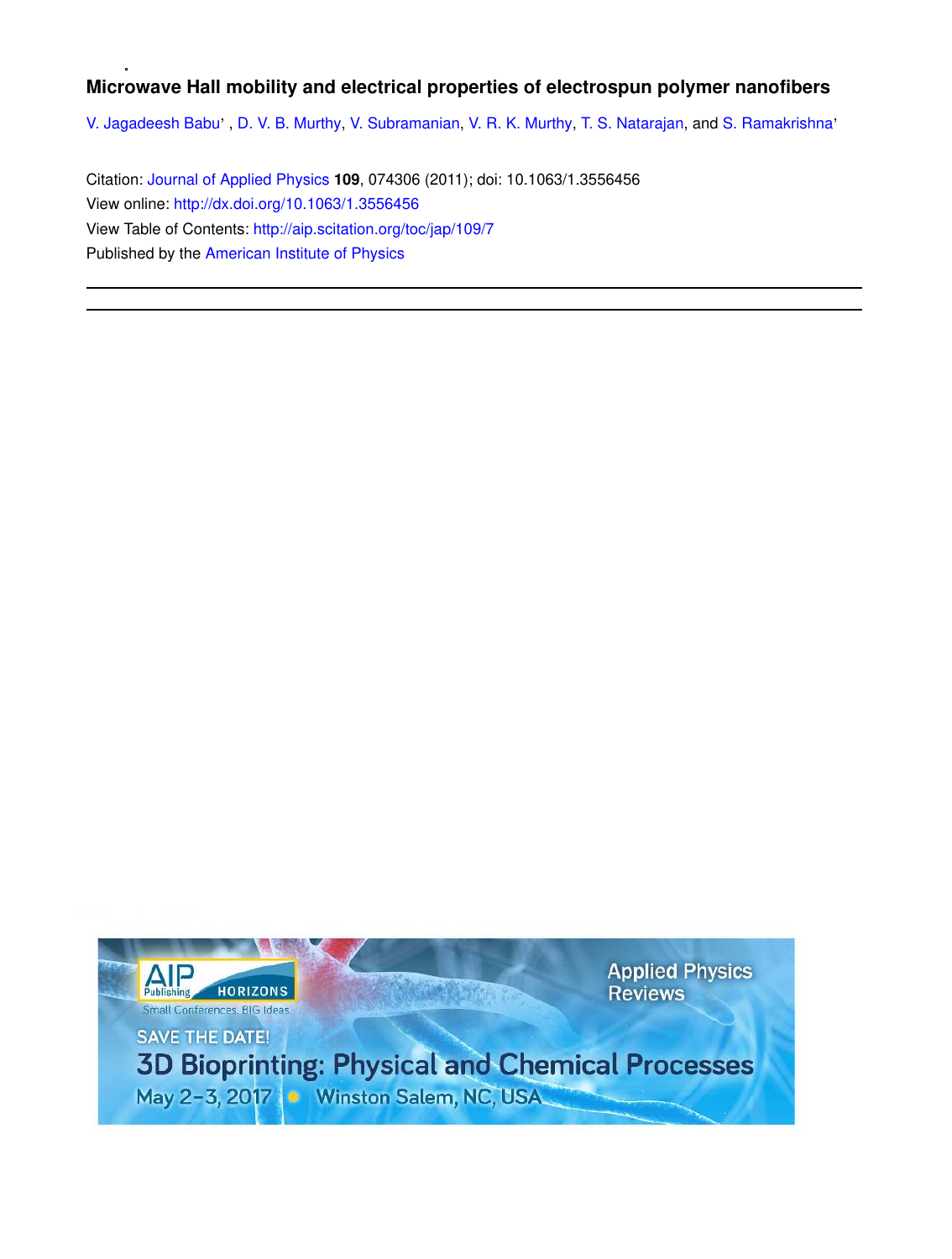## Microwave Hall mobility and electrical properties of electrospun polymer nanofibers

V. Jagadeesh Babu,<sup>1,a)</sup> D. V. B. Murthy,<sup>2</sup> V. Subramanian,<sup>2</sup> V. R. K. Murthy,<sup>2</sup> T. S. Natarajan,<sup>2</sup> and S. Ramakrishna<sup>1,b)</sup>

<sup>1</sup>Healthcare and Energy Materials Laboratory, NUS Nanoscience and Nanotechnology Initiative (NUSNNI), National University of Singapore, Singapore-117576 <sup>2</sup>Department of Physics, Indian Institute of Technology, Madras-600 036, India

(Received 15 November 2010; accepted 20 January 2011; published online 6 April 2011)

Composite nanofibers from poly(methylmethacrylate)- (PMMA-) conducting polyaniline [PANI(HCl)] were prepared by using the electrospinning technique. The morphology and structural details of the fibers were characterized by SEM and the ac conductivity of the composite fibers found was measured to be  $\sim 2.17 \times 10^{-4}$  S/cm which is very good enhancement compared to that of pure PMMA and conductivity of PANI-PMMA thin films as well. The conductivity is found to increase with increase in the polyaniline content in the composite. Microwave Hall mobility measurements on electrospun nanofibers showed 17 cm<sup>2</sup>/V s for the lower loadings. With further increase in the polyaniline content in the composite, the mobility value decreases which is attributed to the increase in carrier-carrier scatterings. © 2011 American Institute of Physics. [doi:10.1063/1.3556456]

### I. INTRODUCTION

Composites derived from both insulating and conducting polymers were found to have advantages in medicine such as  $controlled$  drug release,<sup>1</sup> neutral tissue regeneration,<sup>1</sup> electrically conductive scaffolds, $<sup>2</sup>$  etc. Polyaniline (PANI) (a well</sup> known conducting polymer) shows a very good potential in microwave absorption,<sup>3</sup> catalytic effects,<sup>4</sup> optoelectronics, and microwave cavity resonance.<sup>5</sup> Furthermore, PANI is unique because of its reversible acid-base doping/dedoping behavior. As microwave-absorbing materials, the nanocomposites derived from PANI and poly(methyl methacrylate) (PMMA) should have low dielectric and magnetic loss.<sup>3</sup> The morphology, size, and specific surface area of the composites also play a vital role in improving their capacities for microwave absorption or electromagnetic shielding. Long et al.,<sup>6</sup> explained about conductivity improvement by controlling the morphology and also improved conductivity of composite polymers shows importance toward microwave absorption.<sup>7</sup> In order to effectively regulate the electromagnetic parameters and increase the specific surface area of PANI-PMMA nanocomposites, we have fabricated them via a process called electrospinning, which is a simple, inexpensive, and scalable methodology for one-dimensional nanostructures. Such electrospun polymer composite fibers were found to have applications in electronics and sustainable energy devices.<sup>8,9</sup> These nanofibers can provide very good platform for electron transport pathways in improving electrical conductivity. The main advantage with this method was that we can tune the electrical conductivity of fibers by tailoring the amount of PANI. The nanofibers show a higher specific surface area which is beneficial in improving the properties at microwave frequencies.

This paper reveals the relationship between the PANI content in the composite and the Hall mobility studied at microwave frequencies as functions of composite systems in terms of controlling the morphology and improving the conductivity.

#### II. EXPERIMENTAL WORK: MATERIALS AND METHODS

Polymethylmethacrylate (PMMA) (Mw 996|000) and polyaniline (PANI) in base form (Mw 35 000) were obtained from the sigma Aldrich, USA. N-methyl-2-pyrrolidone (NMP) (Mw 99.13) was bought from Central Drug House (p), Ltd., New Delhi, India. All the chemicals were used without any further purification.

The HCl doped polyaniline [PANI(HCl)] nanofibers were produced in a two step process as described in Ref. 10. In the first step PMMA was dispersed in NMP then the mixture is agitated using magnetic stirrer for about 48 h. In the second stage PANI (HCl) was added to the above dispersed PMMA-NMP solution at different concentrations (5, 10, 15, and 20% w/w). Then this solution was kept in ultrasonic bath (60 W power was used) for about 1 h. At this stage, the solution was ready for electrospinning. The PMMA-PANI(HCl) solution was taken into a 10 ml syringe with a 23 G needle, the needle and substrate were kept nearly 10 cm apart, the voltage difference maintained of about 7 kV between needle and substrate, solution flow rate 0.5  $\mu$ l/h, and the speed of the collecting drum kept at 1500 rpm (equivalent to linear velocity of 190 m/s at the drum surface). Fibers were obtained by electrospinning and characterized by scanning electron microscopy (SEM) (JEOL JSM 840A), transmission electron microscopy (TEM) (JEOL 2000FX11), and FTIR spectrospcopy. dc and ac electrical measurements have been carried out on fibers at room temperature. In order to experimentally elucidate the

a) Electronic mail: nnivjb@nus.edu.sg.

b) Electronic mail: Seeram@nus.edu.sg.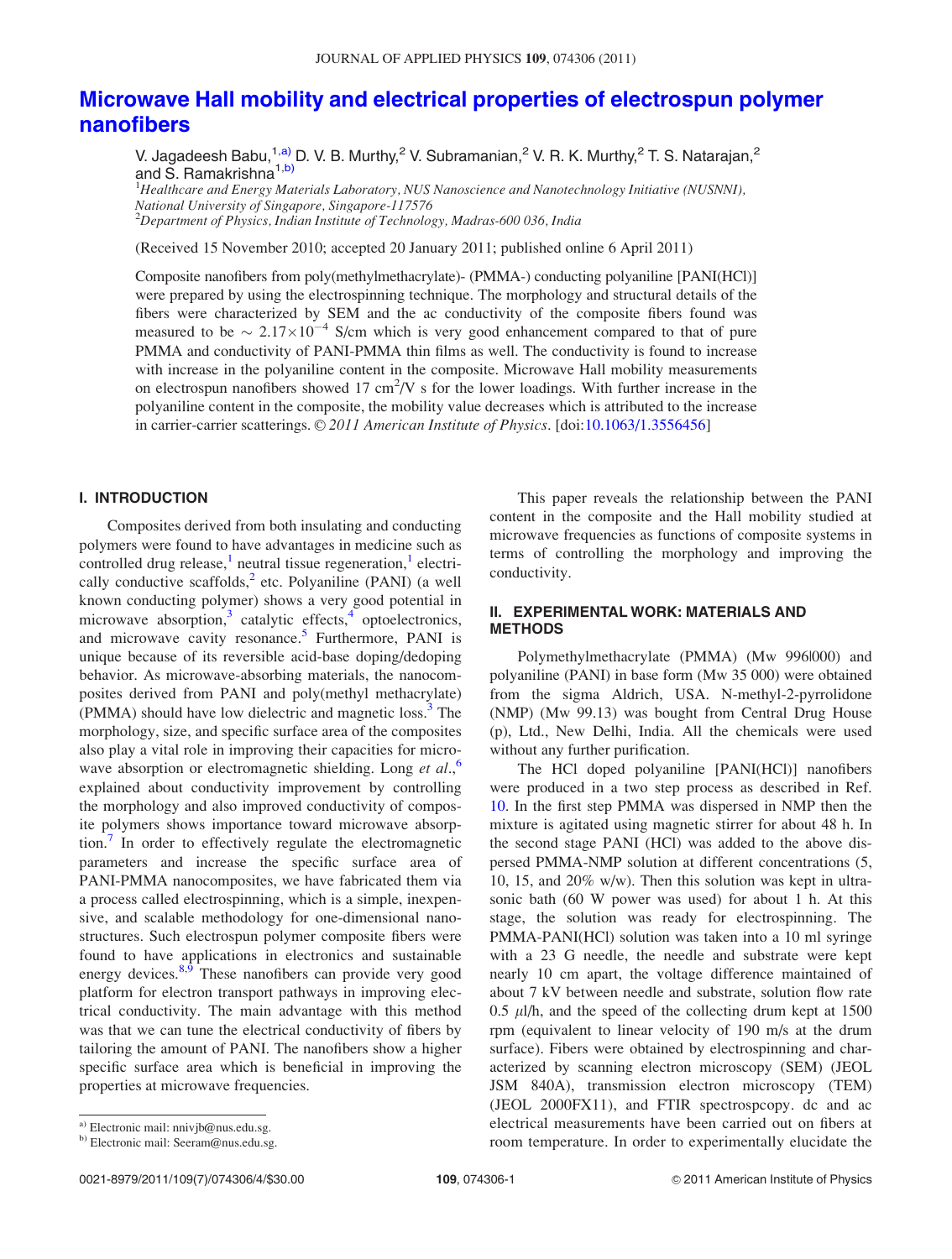charge transport, we employ Hall mobility measurements at microwave frequencies on electrospun nanofibers.

#### III. RESULTS AND DISCUSSION

#### A. Fiber morphology

The obtained fibers of composite PMMA-PANI(HCl)- NMP were confirmed by using SEM. Prior to scanning about 30 nm of gold was sputtered on fibers for better contrast then the fiber diameters were estimated. The detailed procedure for obtaining the SEM images of the nanofibers was explained elsewhere $11$  and the fiber diameters was evaluated using the UTHSCSA IMAGE TOOL 3.00 program is about 380 nm (standard deviation: 200 nm). The fibers are shown in Fig.  $1(a)$ . The fibers seem to be almost aligned and there is a distribution in the diameters which is shown in Fig.  $1(a)$ .

Hence, in order to confirm the presence of the PANI particles inside the fibers as well to observe the nature of dispersion, TEM studies were undertaken. TEM images were recorded and confirmed the presence of PANI (HCl) inside PMMA fibers from TEM as shown in inset of Fig. 1(b). A typical TEM image is shown in Fig.  $1(b)$  and the inset shows the fibers at lower loadings (5%) of PANI (HCl).

Thermogravimetric analysis (TGA) (model Pyris 6) was performed on the electrospun fibers to get information about the compositions. Figure  $1(c)$  shows the TGA curves for different compositions of the composite fibers. In all the cases  $(5, 10, 15, 20, 0)$ , HCl and the water contents are getting evaporated at less than  $150^{\circ}$ C. The polymer samples decomposed completely above 420  $^{\circ}$ C. This indicates that the samples are stable up to that particular temperature.

The FTIR spectra for the PANI(HCl)-PMMA fibers having different PANI(HCl) wt.  $%$  are shown in Fig. 1(d). The absorption peak at 2945  $\text{cm}^{-1}$  is due to the C-H stretching in PMMA. The sharp and intense peak observed at  $1722 \text{ cm}^{-1}$  is attributed to the  $C=O$  stretching in PMMA. The peak at  $1387 \text{ cm}^{-1}$  is a characteristic peak of intrinsic PANI indicates C–N stretching. The main absorption peak for PANI observed at 1144 and 840 cm<sup>-1</sup> due to the vibration mode of B-NH=Q (benzene–NH=quinone) or B–NH–B formed in doping

reaction. The peak at 1250  $\text{cm}^{-1}$  is due to C–O stretching vibration in PMMA and the band at 970  $\text{cm}^{-1}$  is due to C-H bending in PMMA. Therefore, the IR results signified that PANI used in the preparation was protonated and a higher doping levels lead to higher conductivity (see below).

#### B. ac electrical properties

The nanocomposite fibers were studied to investigate the effect of loading of conducting fillers on the electrical conductivity and thus to understand the conduction mechanism in these types of disordered systems. Park et  $al$ .<sup>12</sup> reported that the dc electrical conductivity of PANI-PMMA  $(\sim 10^{-9}$  S/cm) in the form of compressed disks at 10% (w/w) of loadings. This low conductivity of PANI-PMMA indicates that the conductivity is not enough to use in electrical devices; it seems to be enhanced by nanofibers. The nanocomposite fibers were studied to investigate the effect on the loading of conducting fillers and to understand the conduction mechanism in these types of disordered systems.<sup>13</sup> The current-voltage characteristics were performed on electrospun nanofibers using similar conditions $13$  and the calculated dc conductivities are plotted in Fig.  $2(a)$ . From the figure, the percolation threshold is seen to occur for conducting PANI (HCl) even at less than 5% loadings. As a result, after reaching the percolation limit of conductivity, there was no enhancement for further with increase of PANI (HCl) fraction beyond this limit. However, it is difficult to obtain a reliable resistance value for the attempted conductivity for lower fillings with the existing instrument as it has an upper limit in measuring the resistance. In order to decrease the measured resistance we have attempted the following. We increased the number of fibers across the electrodes, which is refrained due to the fact that we may not be able to count them (to find the total cross-sectional area and hence the conductivity). Also increased numbers may have contact problems with the electrode, as they may fall on top of each other rather than on the electrode. We decreased the distance between the test electrodes. We currently have a facility with which we can fabricate down to 200  $\mu$ m only and no lower. Due to the above reasons we have not done measurements



FIG. 1. (Color online) Electrospun nanofibers: (a) SEM images, (b) TEM image. The inset shows the fibers at lower loadings at 5%. (c) TGA, (d) FTIR comparision PMMA with PANI(HCl) loadings.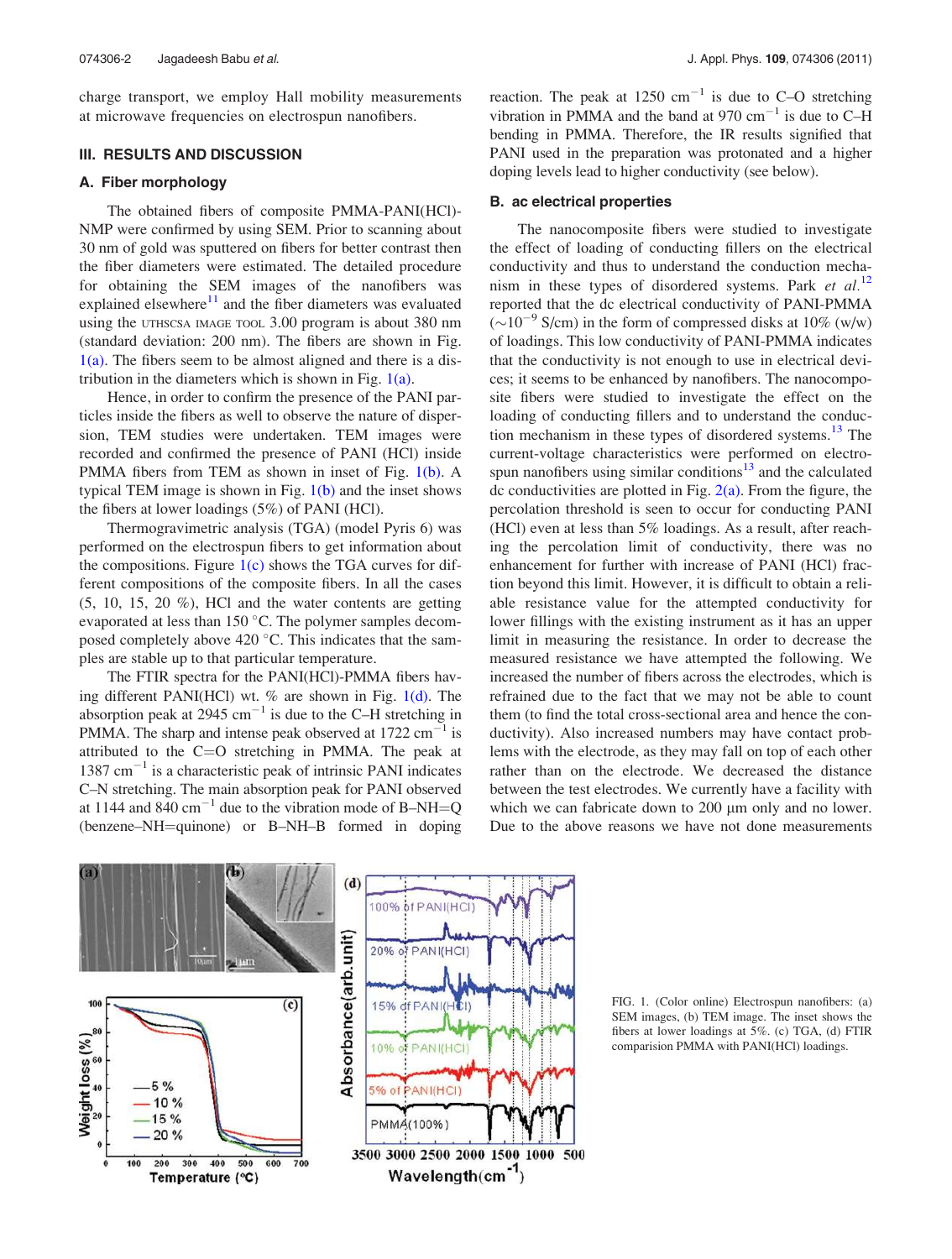

FIG. 2. (Color online) (a) dc conductivity with concentration. An asterisk indicates the conductivity value of PMMA from literature (Ref. 13). (b) ac impedance. (c) ac conductivity and inset shows fitting for power law at 5% concentration. (d) Capacitance for different concentrations.

for lower filling rates of PANI in PMMA. However, the conductivity of the composite nanofibers show  $10^{-12}$ ,  $4.59\times10^{-5}$ ,  $1.04\times10^{-4}$ ,  $1.29\times10^{-4}$ ,  $2.17\times10^{-4}$  S/cm for the 0, 5, 10, 15, and 20  $\%$  (w/w) of PANI (HCl) loadings, respectively. The calculated conductivities are nearly 7 and 5 orders of magnitude improvement when compared to the conductivity of PMMA and PANI-PMMA thin films, respectively. Hence, these nanofibers are superior than the thin films with respect to the electrical properties.

The frequency dependent ac conductivity and ac impedance studies in the frequency range 5 Hz to 10 MHz have been investigated which is shown in Fig. 2(b) and as performed earlier by our group.<sup>10</sup> The conductivity shows an increase with frequency [Fig.  $2(c)$ ]. The experimental results showed that the ac conductivity increases with incorporation of PANI(HCl) and with frequency as well. This indicates that the charges are trapped till the critical frequencies.

Beyond the critical frequency, the charges are active, and then the conductivity starts to depending on frequency. It is observed experimentally. Furthermore the conductivities followed power law behavior which is shown in inset of Fig.  $2(c)$ . The evaluated exponent *n* lies between 0.6 to 1.0 and was characteristic behavior for many disordered systems.<sup>14</sup>

From the impedance analyzer one can also measure the capacitance with frequency and shown in Fig.  $2(d)$ . The capacitance of the fibers shows almost constant up to the some extent (1 MHz) of frequency then after that limit it drastically decreases with frequency. This was due to the expansion of lattice and excitation of charge carriers present at the imperfection sites or due to orientation of dipoles occurring at high frequencies.<sup>15,16</sup> This is also because of the increasing inability of the heavier dipoles to orient themselves with the rapidly varying applied electric field.<sup>17</sup> Figure  $2(d)$  shows the capacitance variation with the concentration at different frequencies. From the figure, it is clear that the capacitance initially increased up to 10% and then decreased at different frequencies.



FIG. 3. (Color online) (a) Schematic diagram of microwave Hall effect (MHE). 1: Coaxial cables, 2: rigid coaxial cables, 3: coaxial directional couplers, 4: coaxial step attenuatros, 5: coaxial phase shifter, 6: bimodal cavity. (b) The magnetic field with transmission coefficient proportionality variation.